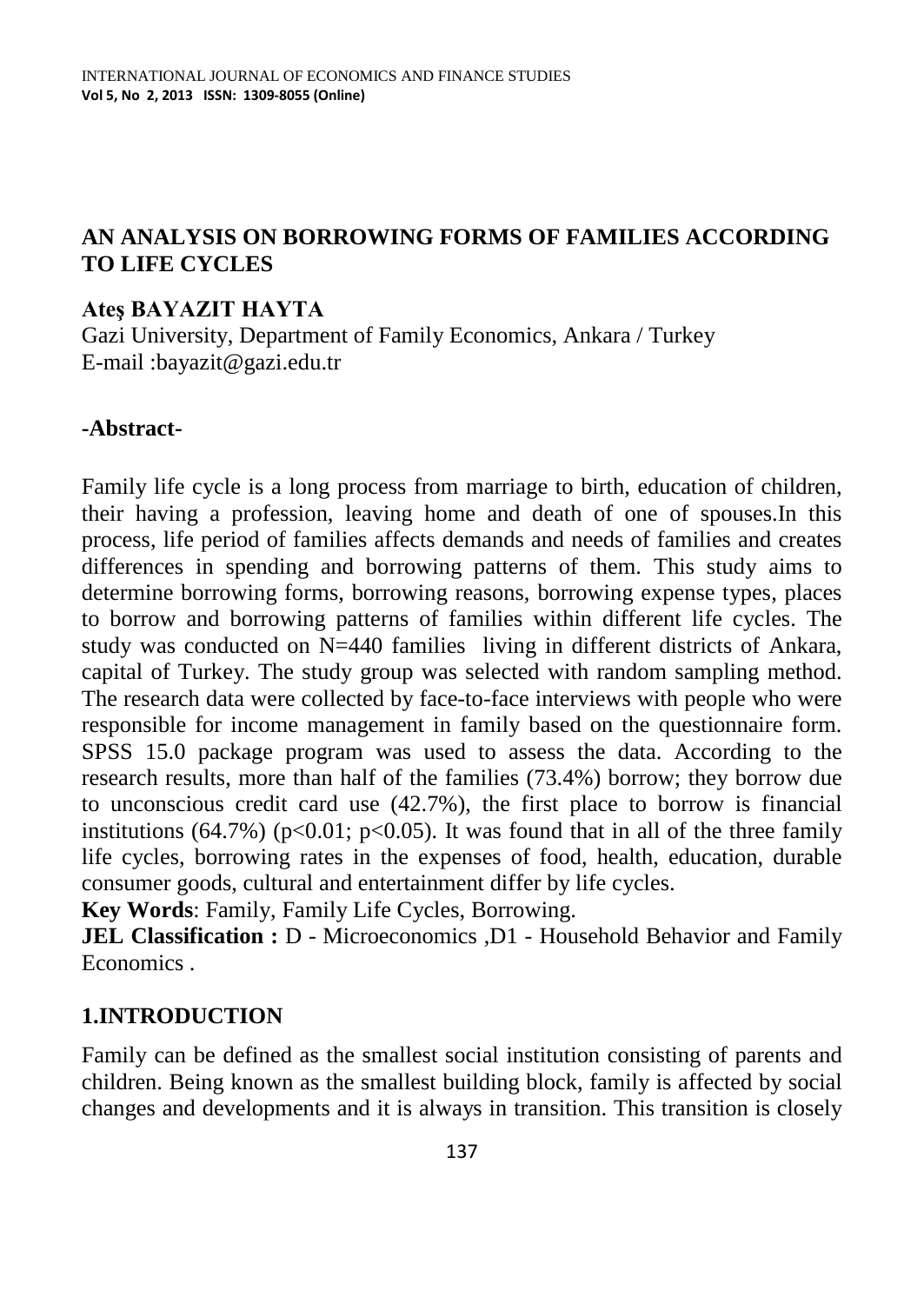related to socio-cultural, economic and political process of country and the world and it leads to some new situations in families. In addition, families pass through a corporate aging period based on the ages and experiences of family members. Considering founders as the basis of the family, family acquires a meaning and functioning as a dynamic social structure from the marriage to the death of two founders. This social structure passes through certain stages in lifetime and brings new people to society. It also has a mediator role between people and society (Hareven,1974; Güven,1991).

Attitudes and behaviors which have physical, psychological and social equivalents differ and separate from each other in various life cycles. In this differentiation, the effect of cultural environment and life cycles has a determiner role. For example, with advancing age; needs, priority of needs, forms and quantities of meeting these needs can differ. In personal life cycles consisting of *infancy, childhood, adolescence, youth, maturity, elderliness* periods, attitudes and behaviors of people differ to a great extent. Similarly, as a nature of social structure, in engagement, new marriage, having little children, being married and having adult children periods, a clear differentiation is observed in attitudes and behaviors of people and this differentiation affects economic activities as well. In this scope, different stages of family are remarkable phenomenon to be scientifically investigated as a determiner of attitudes and behaviors of people (Murphy & Staples,1979; Lasswell,1991; Saxton,1993).

The features of family life cycles should be known to determine intra familial roles and responsibilities, shape the relationships between family members, access desired life standards and arrange economic activities of family (Loudon & Bitta,2002)

Family Life Cycle defined as all stages that family passes through as a social unit is important both individually and socially for the investigation of economic issues (investment, saving, borrowing, consumption etc.).

# **1.1. Family Life Cycle and Characteristics**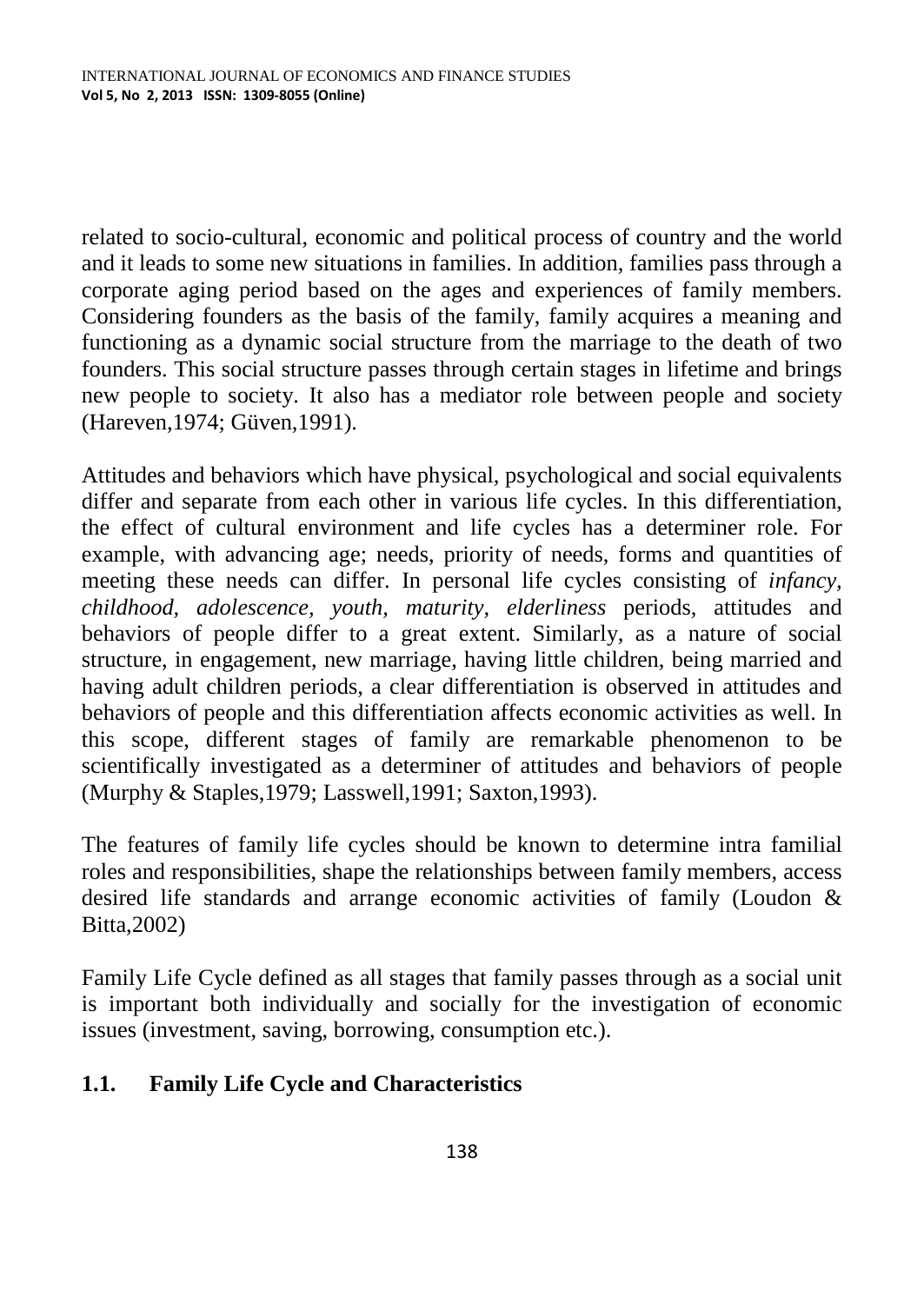Like everything alive on earth, family has a life time as well. Family is founded; fulfills its responsibilities; completes its life and finally it dies. From the first day of its foundation, family goes through certain stages during its life time. These stages take place since the first day of the foundation of family and their duration, importance and role can differ according to characteristics of family. These stages are examined under the name of "family life cycle". Many studies have been conducted to determine family life cycles since 1931.According to various authors, family life cycle can be investigated by different periods (Carter & McGoldrick,2005a).

These periods named as family life cycle (FLC) can be shortly investigated under the concepts of marriage, birth of children, school years and adolescence period, graduation, having a profession or getting further education, children's leaving home, retirement, death of one of spouses (Carter & McGoldrick, 2005b).

The stages of family life cycles may not be completed or lived in the same order in each family. The characteristics of a different period can be observed before another period is completed. Many families experience only some of these stages, others may skip to next stage without living them or may not complete this cycle.

# **1.2. Traditional Stages of Family Life Cycle**

Researchers define different stages of traditional family life cycle. The most commonly accepted approach is the one examining traditional cycle under six stages (Figure 1).



**Figure 1. Family Life Cycles**

**Resource :** Özdemir, Vatandaş and Torlak (2009).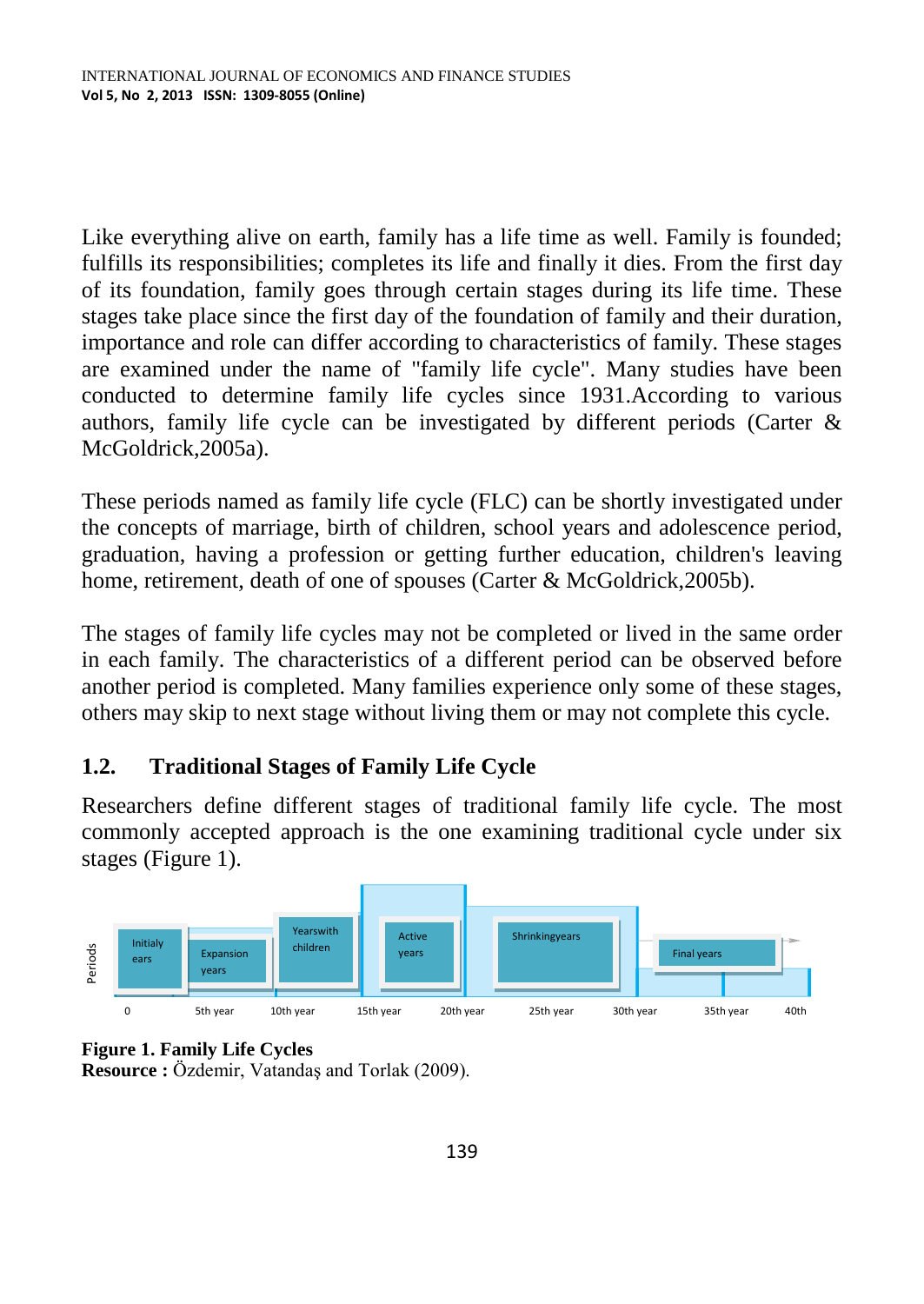**Initial Years:** This period starts with marriage and lasts until the birth of first child. In these years, people have the least responsibilities compared to following periods. In the first years of marriage, expenses of durable consumer goods and household goods are much, yet the saving is at the highest rates in this period.

**Expansion / Growth Years:** This period starts with the birth of first child and lasts until the year when the child starts primary education. In this period, income of parents is low and families are in need of more income because significant part of the income is spent for child care. Families cannot practice economy sufficiently (Michael,2000; Peter & Olson,2005).

**Years with Children:** When the eldest child reaches 3-6 years, especially health and education expenses increase (Wagner & Hanna,1983).

**Active Years:** In this period, the first child is 13-15+ year old. The child gets prepared for university education to have a profession. When the family income peaks, families prefer long-term investments. They start to save for retirement and elderliness period (Hayta Bayazıt,2011).

**Stagnation and Shrinking Years:** In this period, the first child leaves home to marry, have profession or receive higher education or starts to work. In shrinking period, health expenses increase with advancing age of family members. If families have enough saving for this period, they will not have an extra financial burden (Schiffman & Kanuk,2004).

**Last Years / Retirement Years:** Retirement period is the last stage of family life cycle.Active working life ends. The major problem in this period is low income. Old couples spend their savings and their tendency to practice economy decreases to a great extent (Comel & Deljavan,1983; Steinmetz & Clovan, 1990).

Without any doubt, there are also modern life cycles which occur differently from the abovementioned cycle and popularize in contemporary societies.

## **1.3. Stages of Modern Family Life Cycle**

Traditional family life cycle could not represent development steps of modern family. Especially, this cycle does not take place in various entities of developed countries. Common marriage, marriages in old ages, couples without children, employed women, increasing divorces, remarriages do not take place in traditional family life cycle. In our era, the rate of people living together without marriage or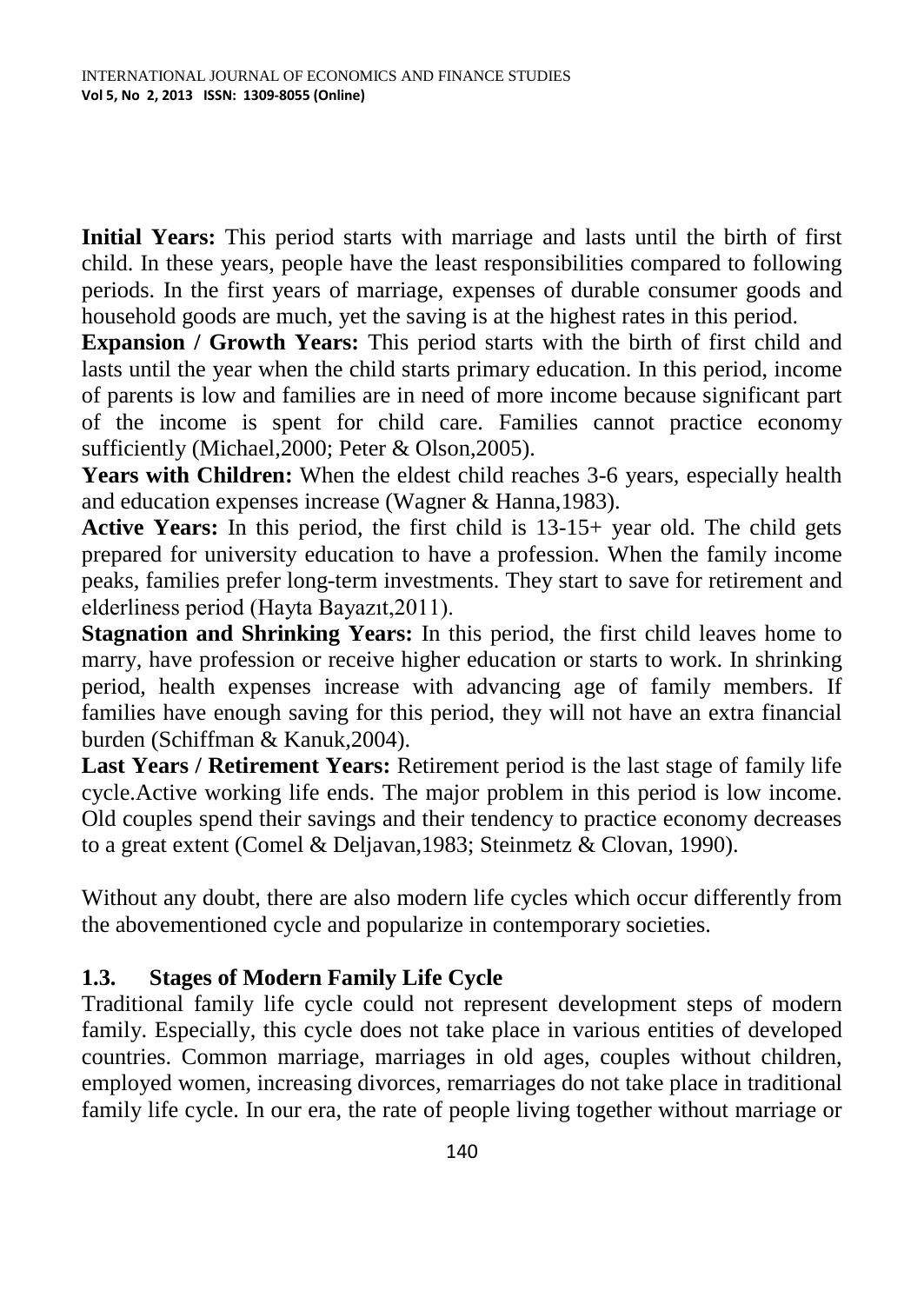people living alone increases. Therefore, a modern family life cycle is created to represent these changes in family life. (Wells & Prensky,2006). A model of modern family life cycle is presented in Figure 2.



**F**

#### **igure 2. Modern Family Life Cycle**

**Resource :** Solomon,M.R . (2000) .Consumer Behavior, Buying, Having and Being.

As shown in Figure 2, there are seven boxes in the middle of this model. Each of these boxes represents a stage of family life cycle and the family life cycle consists of seven stages. The boxes in the middle represent the status of a normal family while those at the top and bottom represent family life cycle stages of families that go beyond the traditional structure (Michael,2000).

#### **2. METHODOLOGY**

This study aims to determine borrowing forms, borrowing reasons, borrowing expense types, places to borrow and borrowing patterns of families within different life cycles. The study was conducted on N=440 families living in different districts of Ankara, capital of Turkey. The study group was selected with random sampling method. In this research, the initial period is represented by married families without children. The expansion period is represented by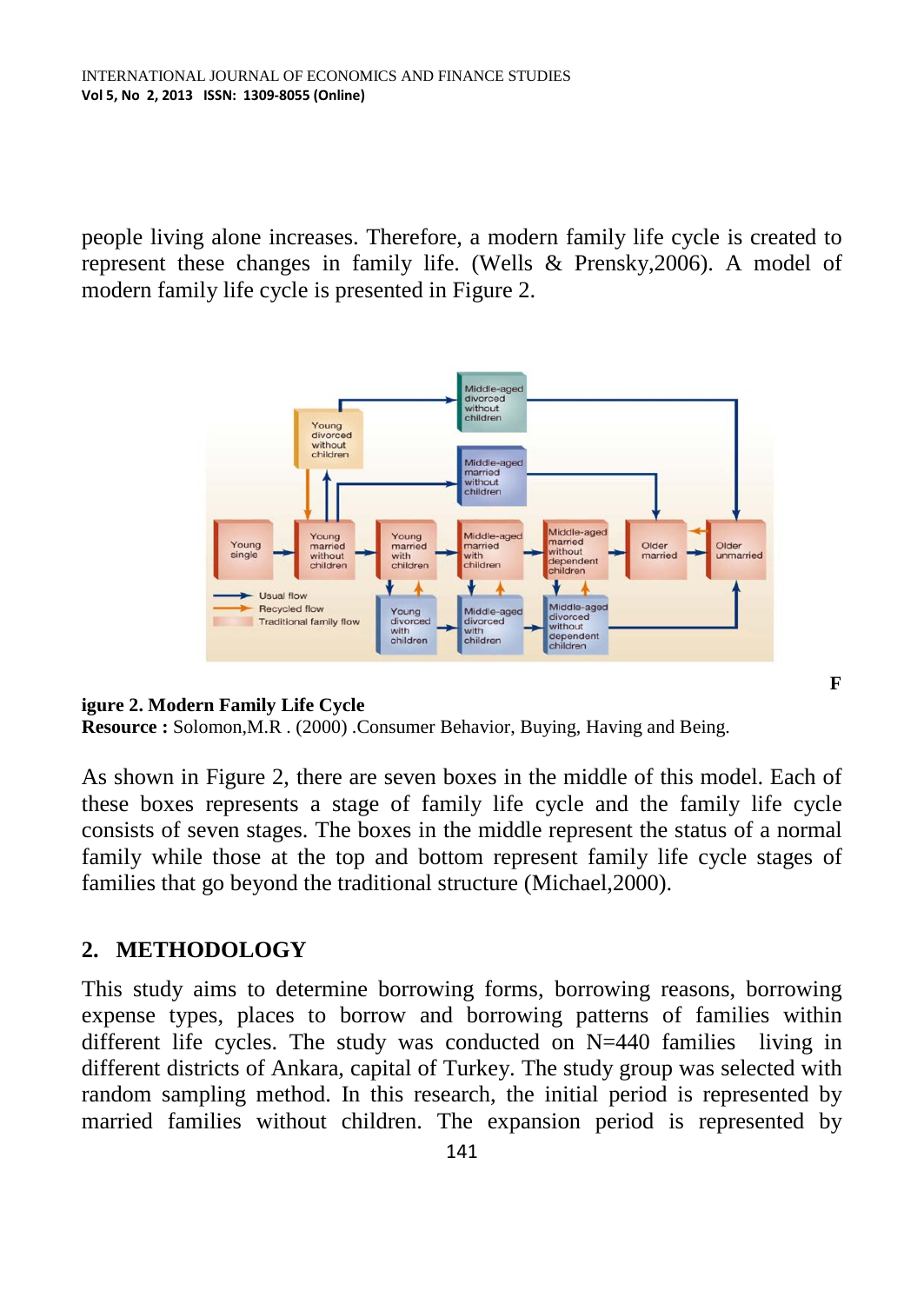families having children between the ages of 0-6; 7-8; 19+. The shrinking period is represented by families that all children left home and one of the spouses died. The research data were collected by face-to-face interviews with people who were responsible for income management in family based on the questionnaire form. The life cycle stated by families was considered as explanatory variable. SPSS 15.0 package program was used to assess the data. In addition to frequency and percent evaluations, Chi-square analysis was conducted to determine the difference between groups. The significance level was determined to be  $p<0.05$ and  $p<0.01$ .

## **3. RESULTS AND DISCUSSION**

## **3.1. General Information about Families**

Of 440 families in research group, 59.6% are in age group of 36-50. More than half of the families (74.4%) have 3-4 members. Of families, 84.7% have a wage job. In this research, the initial period is represented by married families without children (10.7%). The expansion period is represented by families having children between the ages of 0-6 (17.0%), 7-8 (33.2%), 19+ (32.5%) The shrinking period is represented by families that all children left home (3.6%) and one of the spouses died (3.0%) (Table 1).

|                                       | n   | $\frac{0}{0}$ |
|---------------------------------------|-----|---------------|
| Age                                   |     |               |
| 21-35                                 | 70  | 15.9          |
| $36 - 50$                             | 262 | 59.6          |
| $51-65+$                              | 108 | 24.5          |
| <b>Number of Family Members</b>       |     |               |
| 1-2 people                            | 60  | 13.6          |
| 3-4 people                            | 327 | 74.4          |
| 5+ people                             | 53  | 12.0          |
| <b>Current Life Cycle of Families</b> |     |               |
| Married, without children             | 47  | 10.7          |

**Tablo 1. Demographic Information of Families (N=440)**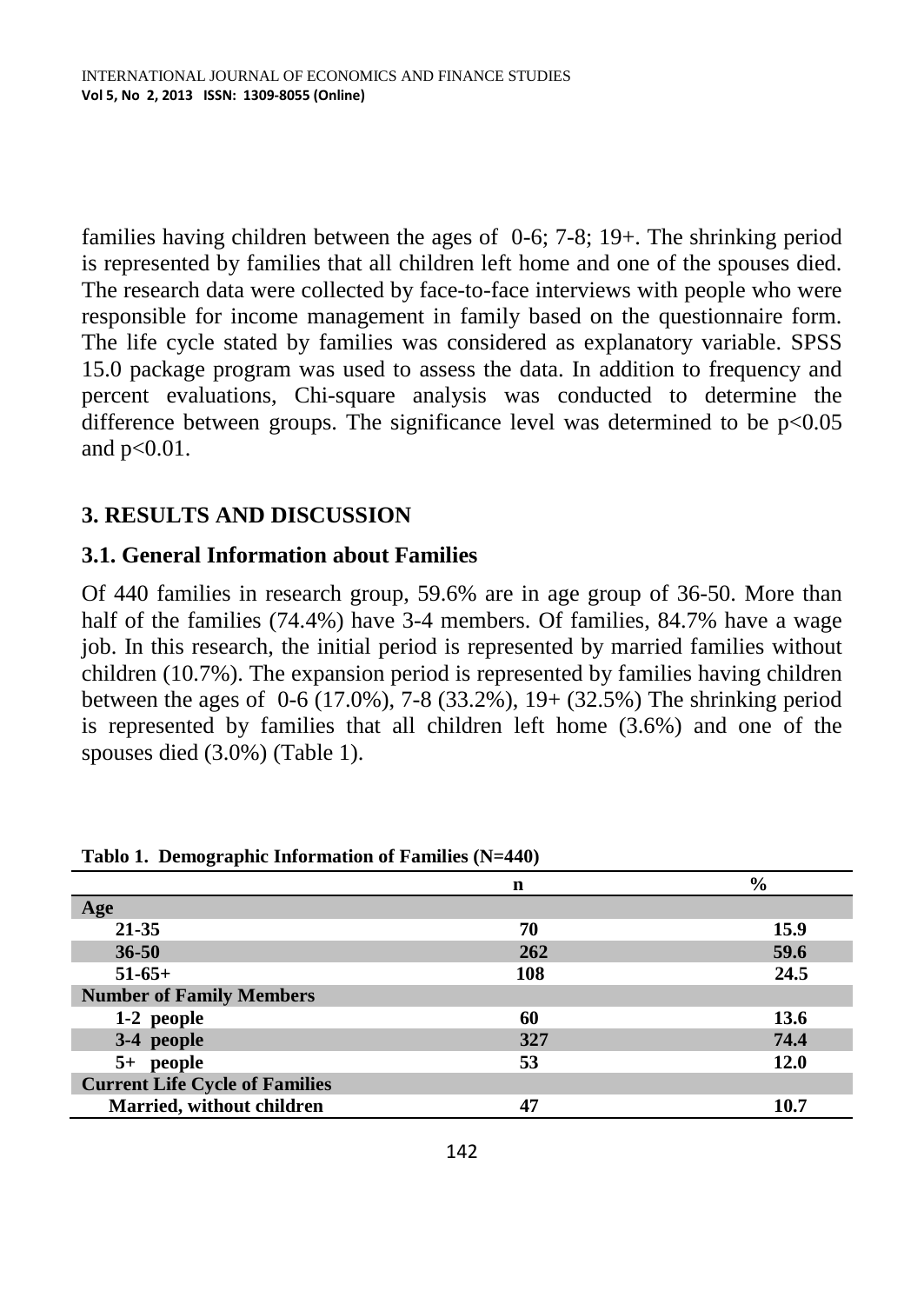| Married with children between 0-6 years  | 75  | 17.0 |
|------------------------------------------|-----|------|
| Married with children between 7-18 years | 146 | 33.2 |
| Married with children at 19+ years       | 143 | 32.5 |
| All children left home                   | 16  | 3.6  |
| Death of one of the spouses              | 13  | 3.0  |
| <b>Employment in a Wage Job</b>          |     |      |
| <b>Employed</b>                          | 373 | 84.7 |
| Unemployed                               | 67  | 15.3 |

#### **3.2. Information of Borrowing Forms of Families**

More than half of the families (73.4%) borrow during lifetime. As regards to borrowing forms of families in life cycles, it was found that almost half of the families always borrow in foundation (44.7%) and expansion (41.5%) periods. However, families in shrinking period never prefer borrowing (37.9%) (Table 2).This finding could result from expenses for setting up a new house and purchasing house goods in foundation period and from needs of children in expansion period. The relationship between life cycles and borrowing forms was found to be statistically significant  $(p<0.05)$ .

| <b>Borrowing</b>                      |    | <b>Life Cycles</b> |             |                  |    |                  |     |               |  |  |
|---------------------------------------|----|--------------------|-------------|------------------|----|------------------|-----|---------------|--|--|
| Form                                  |    | <b>Foundation</b>  |             | <b>Expansion</b> |    | <b>Shrinking</b> |     | <b>Total</b>  |  |  |
|                                       | n  | $\frac{6}{9}$      | $\mathbf n$ | $\frac{6}{9}$    | n  | $\frac{0}{0}$    | n   | $\frac{0}{0}$ |  |  |
| <b>Always</b>                         | 21 | 44.7               | 151         | 41.5             | 10 | 34.5             | 182 | 41.4          |  |  |
| <b>Sometimes</b>                      | 8  | 17.0               | 125         | 34.3             | 8  | 27.6             | 141 | 32.0          |  |  |
| <b>Never</b>                          | 18 | 38.3               | 88          | 24.2             | 11 | 37.9             | 117 | 26.6          |  |  |
| <b>Total</b>                          | 47 | 100.0              | 364         | 100.0            | 29 | 100.0            | 440 | 100.0         |  |  |
| $X^2 = 9,171$<br>sd<br>$=4$<br>p<0.05 |    |                    |             |                  |    |                  |     |               |  |  |

**Table 2. Borrowing Forms of Families According to Life Cycles (N=440)**

#### **3.3. Borrowing Reasons of Families According to Their Current Life Cycle**

It was found that half of the families borrow in foundation (41.4%) and expansion (43.8%) period due to unconscious credit card use. Those in shrinking period borrow because their income is not sufficient to meet their needs (Table 3). The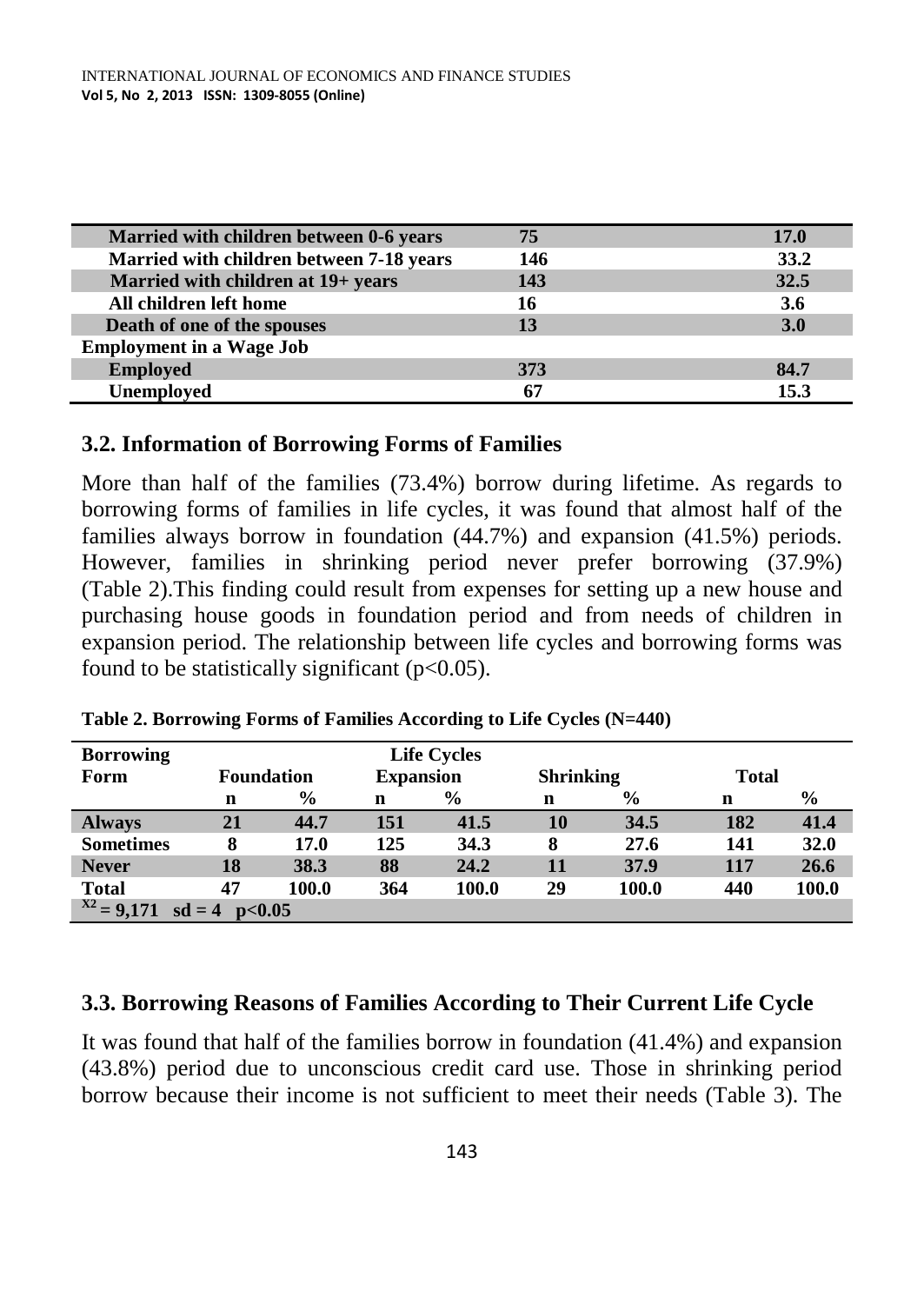relationship between life cycles and borrowing reasons was found to be statistically significant  $(p<0.01)$ .

Borrowing methods have changed with the transition of economies from past to today. When families borrow from banks which are indispensable institutions of modern economies, they remain indebted in every period of their lives due to unconsciously used credit cards and consumer loans. The shrinking of families takes place in retirement period and due to the severe decrease in income within this period, families that have difficulty in purchasing necessary goods and service can borrow.

| <b>Borrowing</b>                    |                   |               | <b>Life Cycles</b> |               |                  |               |              |               |
|-------------------------------------|-------------------|---------------|--------------------|---------------|------------------|---------------|--------------|---------------|
| <b>Reasons</b>                      | <b>Foundation</b> |               | <b>Expansion</b>   |               | <b>Shrinking</b> |               | <b>Total</b> |               |
|                                     | $(N=29)$          |               | $(N=276)$          |               | $(N=18)$         |               | $(N=323)$    |               |
|                                     | n                 | $\frac{6}{9}$ | n                  | $\frac{6}{9}$ | n                | $\frac{0}{0}$ | $\mathbf n$  | $\frac{6}{9}$ |
| For big investments                 |                   |               |                    |               |                  |               |              |               |
| such as                             |                   |               |                    |               |                  |               |              |               |
| house, car, land etc. 10            |                   | 34.5          | 60                 | 21.7          | -                | -             | 70           | 21.7          |
| Lack of income                      |                   |               |                    |               |                  |               |              |               |
| tomeet needs                        | 7                 | 24.1          | 95                 | 34.4          | 13               | 72.2          | 115          | 35.6          |
| <b>Unconscious credit</b>           |                   |               |                    |               |                  |               |              |               |
| card use                            | 12                | 41.4          | <b>121</b>         | 43.8          | 5                | 27.8          | 138          | 42.7          |
| X2<br>$= 40.004$<br>$sd = 6$ p<0.01 |                   |               |                    |               |                  |               |              |               |

**Table 3. Borrowing Reasons of Families According to Life Cycles**

## **3.4. Places to Borrow According to Current Life Cycles of Families**

The first place where families borrow is financial institutions (banks) in foundation (65.6%), expansion (47.4%) and shrinking periods (50.0%). The reason of that could be reliability and objectivity of financial institutions. The second most preferred place to borrow is friends, relatives and neighbors in foundation (24.1%) and expansion (32.6%) periods; family members in shrinking period (33.3%) (Table 4). In a research conducted by Aydıner (2001), families borrow from banks, friends and relatives. These results support the findings of the present research. The relationship between life cycles and places to borrow was found to be statistically significant  $(p<0.05)$ .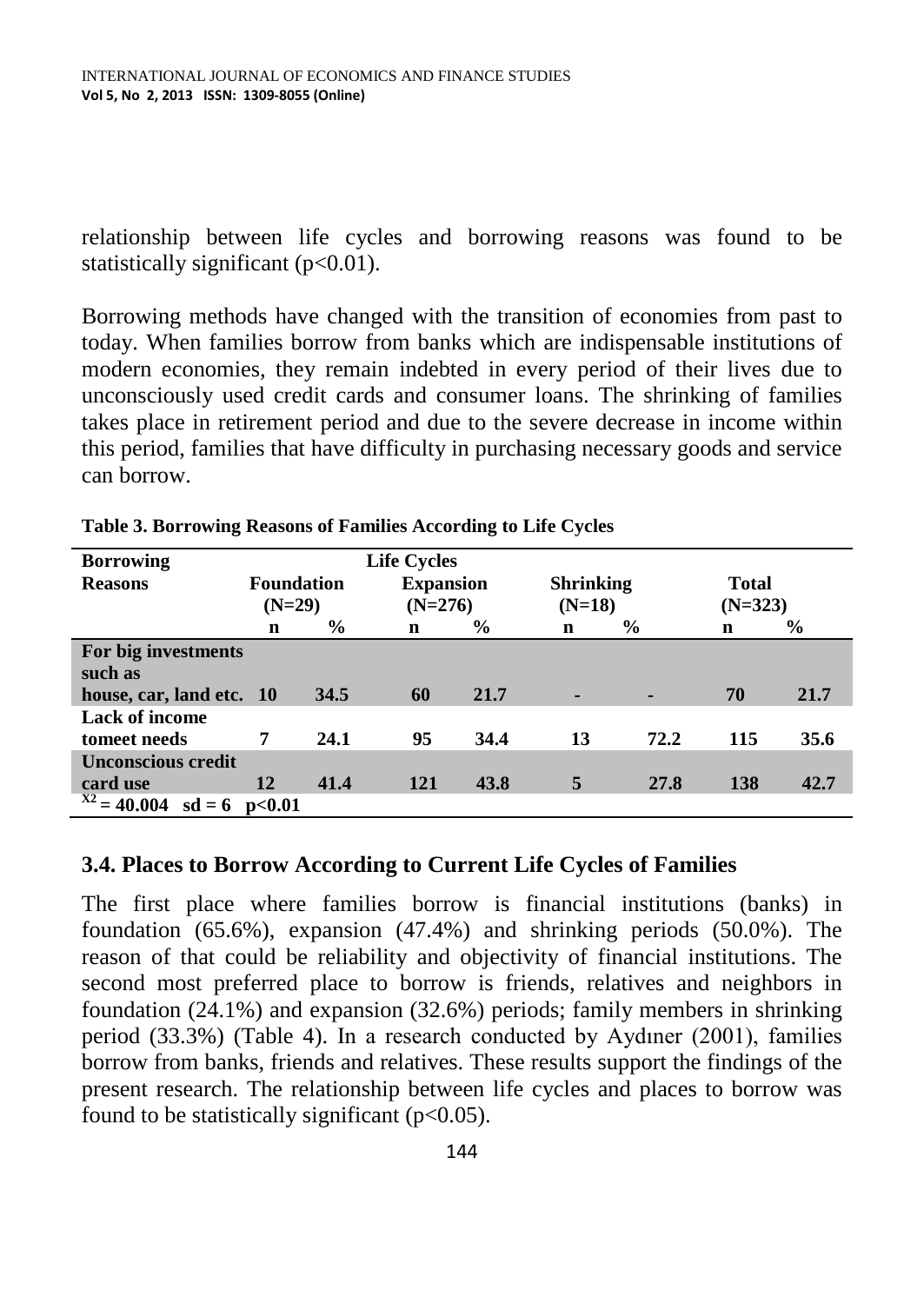| <b>Places to</b>                    |          |                   | <b>Life Cycles</b> |                  |   |                  |           |               |  |
|-------------------------------------|----------|-------------------|--------------------|------------------|---|------------------|-----------|---------------|--|
| <b>Borrow</b>                       |          | <b>Foundation</b> |                    | <b>Expansion</b> |   | <b>Shrinking</b> |           | <b>Total</b>  |  |
|                                     | $(N=29)$ |                   |                    | $(N=276)$        |   | $(N=18)$         | $(N=323)$ |               |  |
|                                     | n        | $\frac{0}{0}$     | n                  | $\frac{6}{9}$    | n | $\%$             | n         | $\frac{0}{0}$ |  |
| <b>Family Members</b>               | 3        | 10.3              | 55                 | 20.0             | 6 | 33.3             | 64        | 19.8          |  |
| <b>Friends, relatives</b>           |          |                   |                    |                  |   |                  |           |               |  |
| and neighbors                       | 7        | 24.1              | 90                 | 32.6             | 3 | 16.7             | 100       | <b>31.0</b>   |  |
| <b>Financial</b>                    |          |                   |                    |                  |   |                  |           |               |  |
| institutions                        | 19       | 65.6              | 131                | 47.4             | 9 | 50.0             | 159       | 49.2          |  |
| <b>X2</b><br>$= 8.001$<br>$sd = 10$ | p<0.05   |                   |                    |                  |   |                  |           |               |  |

**Table 4. Places to Borrow According to Life Cycles of Families**

#### **3.5. Expending Forms of Families According to Their Current Life Cycles**

It was found that more than half of the families borrow for food (54.2%), clothing (70.6%), house (69.7%), health (79.6%), culture, education and entertainment (54.0%) expenses. Analyzing the situation in scope of life cycles, it was found that families in foundation period expend mostly for clothing (75.9%) and house (79.3%); families expend mostly for of health (87.3%), clothing (69.6%) and house (67.4%); those in shrinking period expend mostly for house (88.9%), health (88.9%) and hygiene (83.3%) (Table 5). Borton (2005) reported that families mostly borrow in expansion and shrinking periods in order to meet their health expenses. Wells and Gubar (2009) reported that in each stage of family life cycle, families borrow to pay the expenses of food, clothing, durable consumer goods and transportation. These results are similar to the findings of the present research.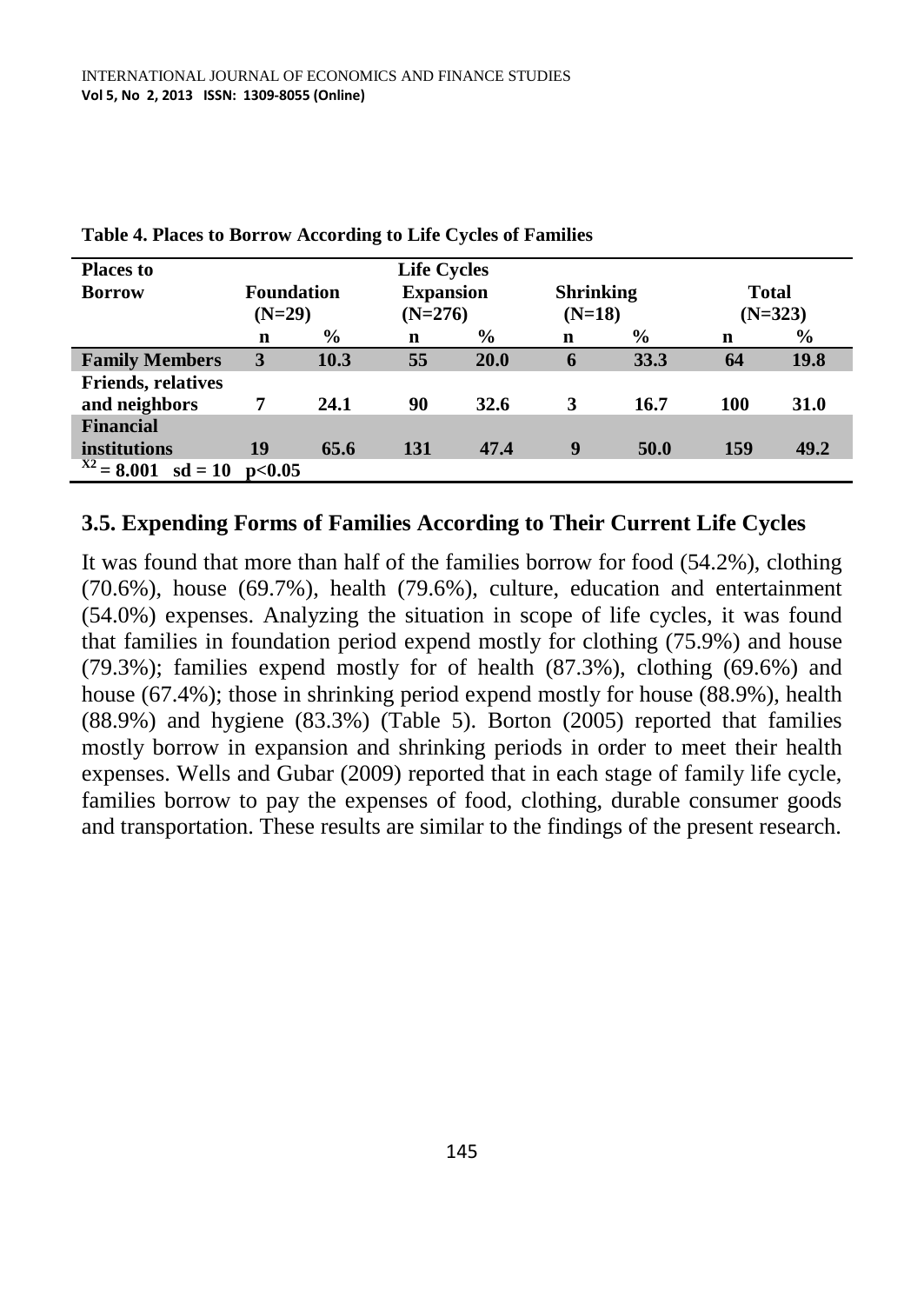| <b>Expending</b>                                     |                   |                   | <b>Life Cycles</b> |               |                         |               |              |               |
|------------------------------------------------------|-------------------|-------------------|--------------------|---------------|-------------------------|---------------|--------------|---------------|
| <b>Groups</b>                                        |                   | <b>Foundation</b> | <b>Expansion</b>   |               | <b>Shrinking</b>        |               | <b>Total</b> |               |
| to Borrow                                            |                   | $(N=29)$          | $(N=276)$          |               |                         | $(N=18)$      | $(N=323)$    |               |
|                                                      | $\mathbf n$       | $\frac{6}{9}$     | $\mathbf n$        | $\frac{0}{0}$ | $\mathbf n$             | $\frac{0}{0}$ | $\mathbf n$  | $\frac{6}{9}$ |
| <b>Food expenses</b>                                 |                   |                   |                    |               |                         |               |              |               |
| <b>Borrower</b>                                      | 18                | 62.1              | 145                | 52.5          | 12                      | 67.7          | 175          | 54.2          |
| Non-borrower                                         | 11                | 37.9              | 131                | 47.5          | 6                       | 33.3          | 148          | 45.8          |
| $X^2 = 2.158$<br>$sd = 2$                            | p > 0.05          |                   |                    |               |                         |               |              |               |
| <b>Clothing expenses</b>                             |                   |                   |                    |               |                         |               |              |               |
| <b>Borrower</b>                                      | 22                | 75.9              | 192                | 69.6          | 14                      | 77.8          | 228          | 70.6          |
| Non-borrower                                         | $\overline{7}$    | 24.1              | 84                 | 30.4          | $\overline{\mathbf{4}}$ | 22.2          | 95           | 29.4          |
| $\overline{x^2} = .976$                              | $sd = 2 p>0.05$   |                   |                    |               |                         |               |              |               |
| <b>Household expenses</b>                            |                   |                   |                    |               |                         |               |              |               |
| <b>Borrower</b>                                      | 23                | 79.3              | 186                | 67.4          | 16                      | 88.9          | 225          | 69.7          |
| Non-borrower                                         | 6                 | 20.7              | 90                 | 32.6          | $\overline{2}$          | 11.1          | 98           | 30.3          |
| $\overline{x^2} = 5.099$                             | $sd = 2 p>0.05$   |                   |                    |               |                         |               |              |               |
| <b>Hygiene</b> expenses                              |                   |                   |                    |               |                         |               |              |               |
| <b>Borrower</b>                                      | 9                 | 31.0              | 92                 | 33.3          | 15                      | 83.3          | 116          | 36.0          |
| Non-borrower                                         | 20                | 69.0              | 184                | 66.7          | $\mathbf{3}$            | 16.7          | 207          | 64.0          |
| $X^2 = 2.179$                                        | $sd = 2 p > 0.05$ |                   |                    |               |                         |               |              |               |
| <b>Transportation and communication expenses</b>     |                   |                   |                    |               |                         |               |              |               |
| <b>Borrower</b>                                      | 4                 | 13.8              | 18                 | 6.5           | 3                       | 16.6          | 25           | 7.7           |
| Non-borrower                                         | 25                | 86.2              | 258                | 93.5          | 15                      | 83.4          | 298          | 92.3          |
| $\overline{x^2} = 3.579$                             | $sd = 2 p > 0.05$ |                   |                    |               |                         |               |              |               |
| <b>Culture, education and entertainment expenses</b> |                   |                   |                    |               |                         |               |              |               |
| <b>Borrower</b>                                      | 10                | 34.5              | 163                | 60.0          | 1                       | 5.5           | 174          | 54.0          |
| Non-borrower                                         | <b>19</b>         | 65.5              | 113                | 40.0          | 17                      | 94.5          | 149          | 46.0          |
| $\overline{x^2} = 1.565$                             | $sd = 2 p > 0.05$ |                   |                    |               |                         |               |              |               |
| <b>Personal care expenses</b>                        |                   |                   |                    |               |                         |               |              |               |
| <b>Borrower</b>                                      | 1                 | 3.4               | 21                 | 7.6           |                         |               | 22           | 6.8           |
| Non-borrower                                         | 28                | 96.6              | 255                | 92.4          | 18                      | 100.0         | 301          | 93.2          |
| $\overline{x^2} = 2.109$ sd =2 p>0.05                |                   |                   |                    |               |                         |               |              |               |

**Table 5. Places to Borrow According to Life Cycles of Families**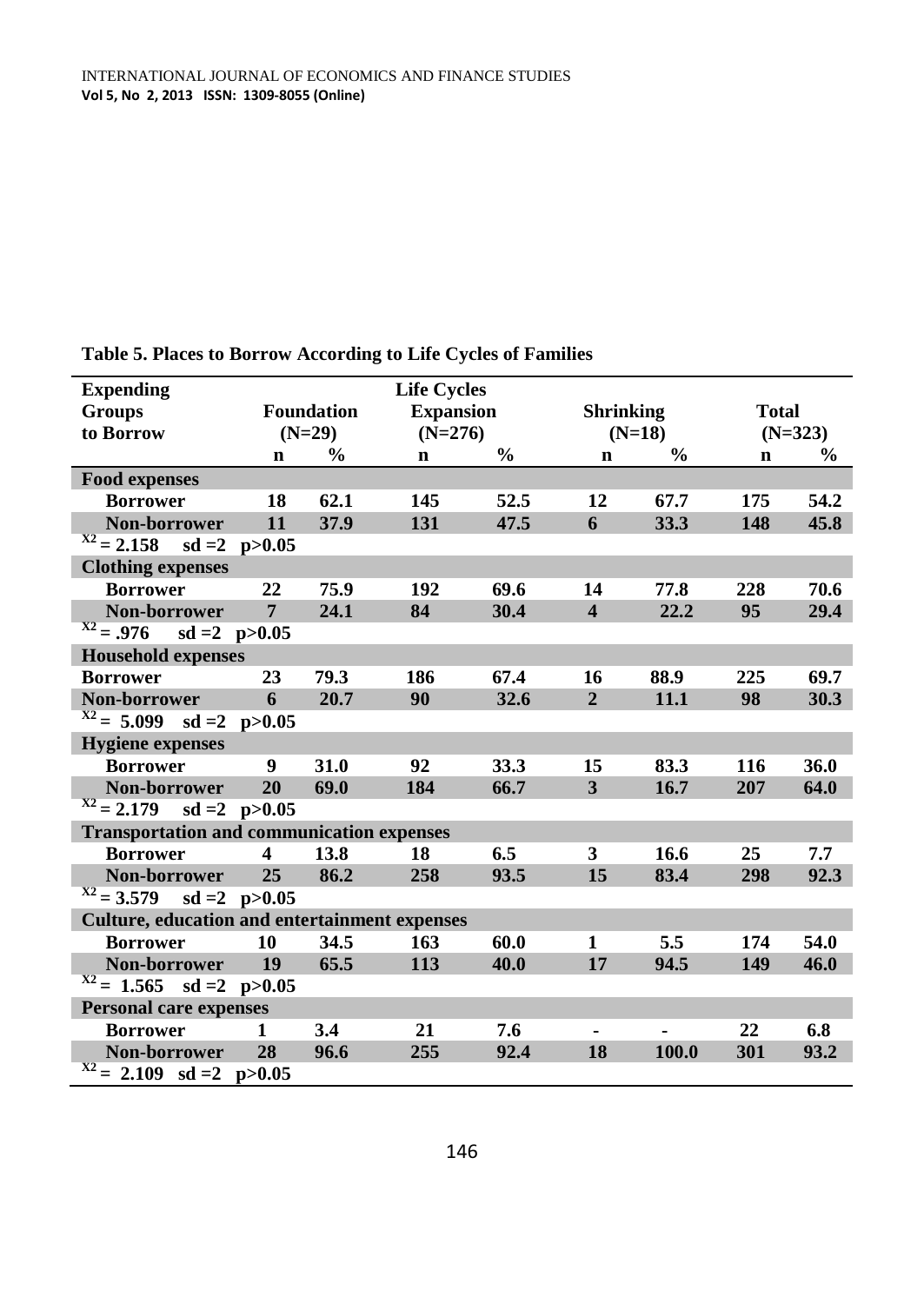# **4.CONCLUSION AND RECOMMENDATIONS**

As an economic unit, family takes various financial or non-financial economic decisions and performs some activities to reach desired results in functional relationships with socio-economic organization of society. The major financial decisions and practices are expending, borrowing, saving and investment decisions.

Expending which is one of the economic activities of families is defined as to purchase and use goods and services for the supply of demands and needs. Expenses are explained with the consumption phenomenon as a function of income. The income determines consumption areas and amounts for families.

Families who spend more than their income either use their savings from previous incomes or borrow on the strength of their future incomes in order to fill the gap between their incomes and expenses. Debt is ready-to-use purchasing power based on repayment in the future. Today, most of families remain indebted to continue existing expenses, pay their debts, invest or meet their urgent needs in unexpected situations. In the past, borrowing was between friends, relatives, neighbors etc. and now it can be via banks. Therefore, there are ever-increasing numbers of credit card debtors who use credit cards unconsciously. Families remain indebted to credit cards and consumer loans in order to buy and renew electronic goods and white goods, prepare for education and marriage, pay the bills, continue existing expenses, expend for medicine etc.

This research aims to determine borrowing forms of families according to their life cycles and to make suggestions to improve welfare of person, family and society in financial practices in accordance with the findings of the research.

## **The obtained data can be summarized as follow:**

Of 440 families in the research, 59.6% are between 36-50; 24.5% are in 51-65+ and 15.9% are in 21-35 years of age. Of families, 74.4% have 3-4; 13.6% have 1-2 and 12.0% have 5+ family members. Of families, 10.7% are in foundation (married without children); 82.7% are in expansion (17.0% married with children between 0-6 years; 33.2% married with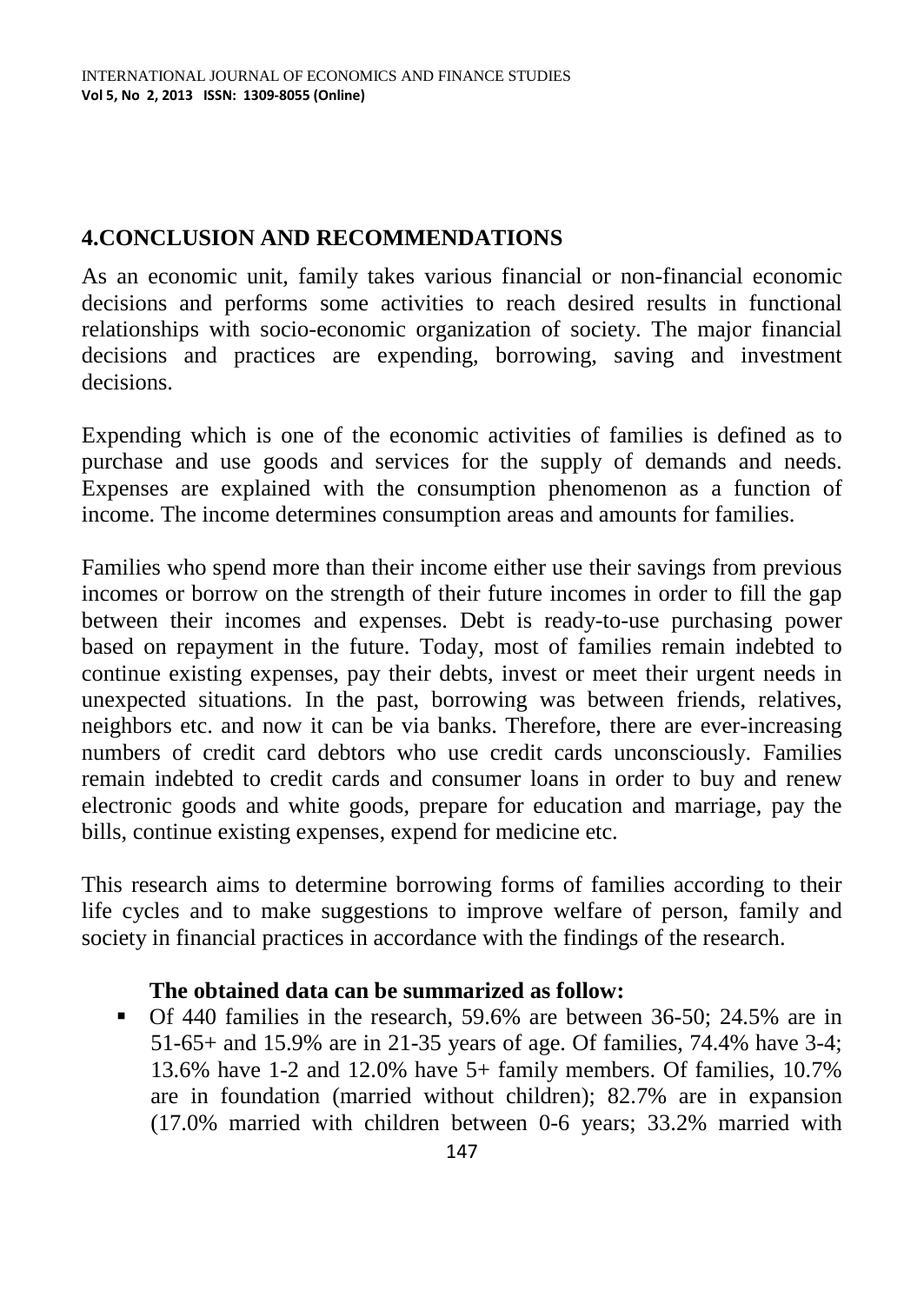children between 7-18 years; 32.5% married with children at 19+ years) and 9.6% are in shrinking period.

- Of families, 41.4% always, 32.0% sometimes and 26.6% never borrow.44.7% of families in foundation period and 41.5% of those in expansion period stated that they always borrow and 37.9% of families in shrinking period stated that they never borrow. The relationship between life cycles and borrowing forms was found to be statistically significant  $(p<0.05)$ .
- Of 323 borrower families, 42.7% borrow for unconscious loan, 35.6% borrow because their income is not sufficient to meet their needs and 21.7% borrow to make big investments such as house, car, land etc. It was found that families in foundation (41.4%) and expansion (43.8%) periods borrow due to unconscious credit card use. It was found that more than half of the families (72.2%) in shrinking period borrow due to the insufficiency of their income. The relationship between life cycles and borrowing reasons was found to be statistically significant  $(p<0.01)$ .
- The first place to borrow was found to be financial institutions (banks) with the rate of 42.9%. Other places are friends, relatives, neighbors (31.0%) and family members (19.8%), respectively. Moreover, the most preferred place to borrow is banks in three of life cycles (foundation 65.6%, expansion 47.4%, shrinking 50.0%). The relationship between current life cycles of families and places to borrow was found to be statistically significant.
- $\blacksquare$  More than half of the families borrow for food (54.2%), clothing (70.6%), household (49.7%), cultural-education-entertainment (54.0%) expenses. It was found that families in foundation period borrow for following expenses respectively; household expenses (79.3%), clothing (75.9%) and food (62.1%). Those in expansion period borrow for clothing (69.6%), household (67.4%), cultural-education and entertainment (60.0%) expenses, respectively. Families in shrinking period borrow for clothing  $(70.6\%)$ , household  $(69.7\%)$ , food  $(54.2\%)$ , cultural-education and entertainment (54.0%) and hygiene (36.0%) expenses. The relationship between current life cycles of families and expense groups to borrow was found to be statistically significant  $(p>0.05)$ .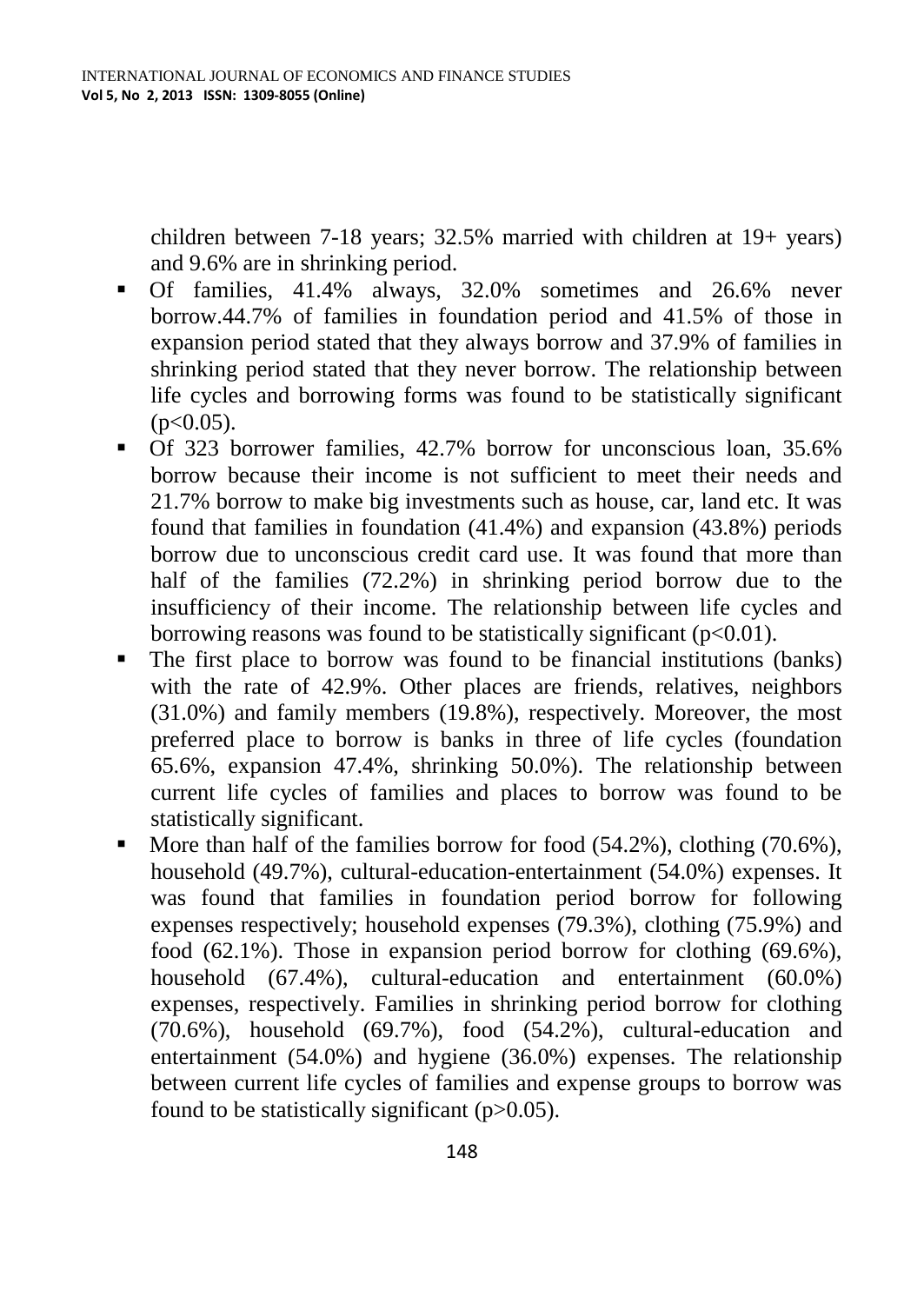#### **According to these results;**

- Current life cycles of families affects demands and needs of them and creates differences in varieties and amounts of the use of family resources. Therefore, it should be remembered that current life cycles of family creates different needs in each period. Taking stand from this point, families can be enabled to be more self-contained in financial issues through formal and universal training programs which can contribute to acquisition of positive behaviors of financial management for efficient use of income. These behaviors can be as follow; making expending plan, using different payment ways in expenses, developing efficient finance techniques, keep accurate financial records, ensure rational distribution between income and different needs, prevent unnecessary and excessive expenses etc.
- Families should be encouraged not to go to extremes in loan shopping named as bank loan, consumer loan, credit card borrowing etc. and not to use credit cards where unnecessary. If credit card is needed, it should be used consciously and especially for big investments. It is recommended that loans received to ensure financial safety should not exceed 20% of income. If consumer loans are used properly, they help to solve financial problems of people and families and improve life quality. In order to achieve this, the loans should be in balance with income and excessive borrowing should be prevented.
- In various stages of family life cycles, monetary goals and investment strategies of families change. A suitable investment for a young couple with a little child may not be suitable for a widow on the edge of retirement. Some investment options to recommend about life cycles can be exemplified as: a new married couple without children should invest in investment funds and common stock which has a good potential in long term. Because it will take a long time to wait the return of their invested money. To purchase house could be a good investment for married families with children according to the market of local house market. Moreover, families in expansion period can invest in low and moderate risk financial instruments such as investment fund and bonds after they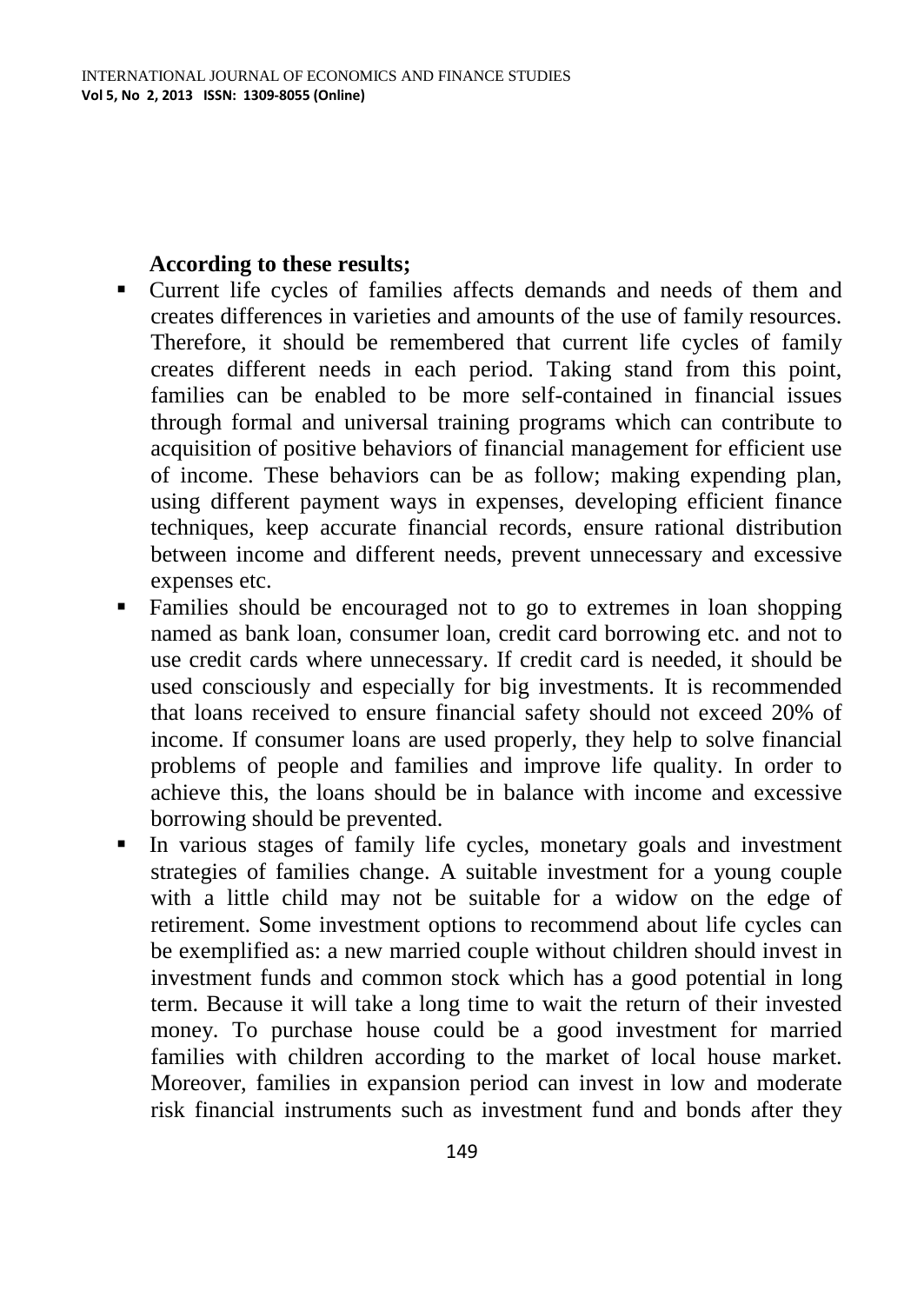have emergency fund and life insurance which are equal to threefold of their annual income. Of retired families, only rich ones can make high-risk investments. Families in shrinking period are generally recommended to invest in high-tendency preferred stocks, government bonds, treasury warranties and insured deposit funds in order to balance the decrease in purchasing power in retirement. In addition, these families can overcome financial problems by using their investments instead of borrowing.

Different studies which accept life cycles of families as exploratory variable can be planned to guide further research.

## **REFERENCES**

Aydıner, A . (2001) . Kadının Çalıştığı ve Çalışmadığı Ailelerde Mal ve Hizmet Harcamalarının İncelenmesi. Hacettepe Üniversitesi.Sağlık Bilimleri Enstitüsü. Yayınlanmamış Yüksek Lisans Tezi.Ankara.

Borton, S.G . (2005) . The Life Cycle and Buying Patterns. InC. H.Lincoln (Ed.). Consumer Behaviour (Vol.II). New York: University Press.

Carter, B., & McGoldrick M . (2005a) . The Changing Family Life Cycle. In The Changing Family Life Cycle : A Framework for Family Therapy. 2nd. Boston: Allyn and Bacon.

Carter, B., & McGoldrick M. (2005b). The Expanded Family Life Cycle,  $3^{rd}$ ed. Boston: Allynand Bacon.

Comel, C.E., & Deljavan, F . (1983) . Consumption Patterns of Retired Household. Journal of Gerontology.38:480-490.

Güven, S . (1991) . Aile Yaşam Dönemleri ve Özelliklerinin Ev İdaresi İlkeleri Yönünden İncelenmesi. Hacettepe Üniversitesi. Sağlık Bilimleri Enstitüsü. Doktora Tezi. Ankara.

Hareven, T . (1974) . The Family Process: Historical Study of The Family Cycle. Journal of Social History.7(3):322-329.

Hayta Bayazıt, A . (2011) . Aile Finans Sistemi İlişkileri (Finansman Yönetimi, Finansal Okuryazarlık, Finansal Eğitim). I.Baskı. Gazi Kitapevi Tic.Ltd.Şti. Ankara.

Lasswell, M., & T . (1991) . Marriage and TheFamily ( $2<sup>nd</sup>$  ed.). Belmont California: Wadsworth Publishing Company.